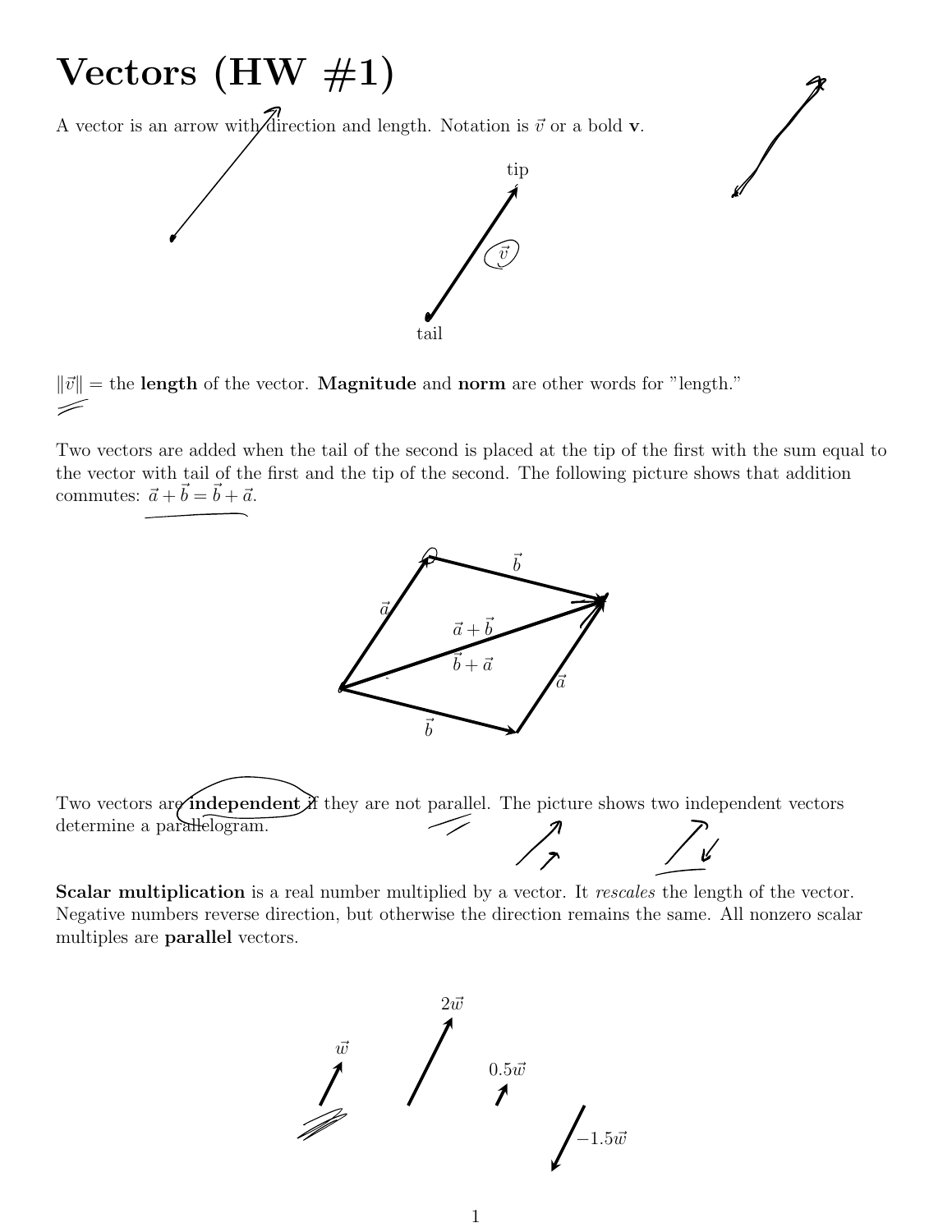Here is some vocabulary we will use frequently in this class and in math 210.

 $\vec{v}$  is a unit vector if  $\|\vec{v}\| = 1$ . Every nonzero vector  $\vec{a}$  has a corresponding unit vector in the same direction:  $\vec{e_a} = \frac{\vec{a}}{\sqrt{a}}$  $\|\vec{a}\|$ .

Every point in the parallelogram determined by  $\vec{a}$  and  $\vec{b}$  is the the tip of a sum of rescaled  $\vec{a}$  and  $\vec{b}$ . We say that the parallelogram is **spanned** by  $\vec{a}$  and  $\vec{b}$  and that  $c_1\vec{a} + c_2\vec{b}$  is a linear combination of  $\vec{a}$  and  $\vec{b}$ .



Vectors can be placed into any n-dimensional space, denoted  $\mathbb{R}^n$ , though we can only draw pictures of them in 1, 2, or 3-space. Here is a picture for  $\mathbb{R}^3$ :



We see that  $\vec{a}$ ,  $\vec{b}$ , and  $\vec{c}$  span a box (or parallelepiped) in 3-space, again because any point in the box can be determined by a linear combination of those three vectors.

In order to perform vector arithmetic easily we define vectors in terms of coordinates. To start this process, define unit vectors that are parallel to the coordinate axes. Conventional notation uses  $\hat{i}, \hat{j}$  and  $\hat{k}$  to be unit vectors parallel to the x, y, and z-axes respectively. Now position any vector  $\vec{v}$  wit at (0,0,0).  $\frac{\hat{i}}{\text{i}}$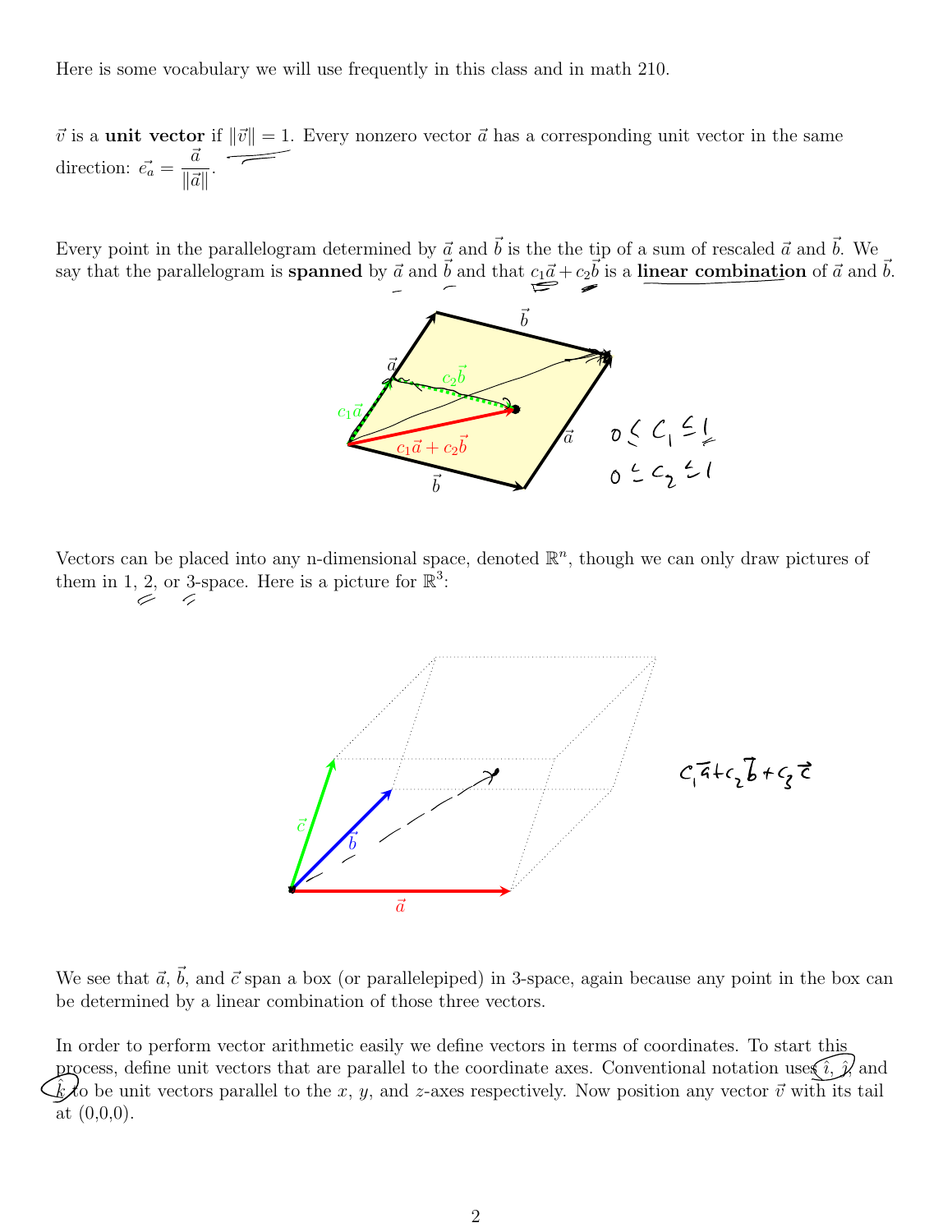

Now we take a linear combination of  $\hat{i}$ ,  $\hat{j}$ , and  $\hat{k}$  using coefficients determined by the tip of  $\vec{v}$  to decompose  $\vec{v}$  into its **coordinate components**.



Then we have

$$
\vec{v} = a\hat{i} + b\hat{j} + c\hat{k} = \langle a, b, c \rangle
$$

where  $\langle a, b, c \rangle$  is called the component form for the vector. It is shorthand for  $a\hat{i} + b\hat{j} + c\hat{k}$ .

Consequently, we have  $\hat{i} = \langle 1, 0, 0 \rangle$ ,  $\hat{j} = \langle 0, 1, 0 \rangle$ , and  $\hat{k} = \langle 0, 0, 1 \rangle$ . Moreover, using Pythagorean's Theorem twice, we have

$$
\|\vec{v}\| = \|\langle a, b, c \rangle\| = \underbrace{\sqrt{a^2 + b^2 + c^2}}.
$$

This arithmetic generalizes to all  $\mathbb{R}^{\mathcal{D}}$ . In particular, in 2-space we have  $\hat{i} = \langle 1, 0 \rangle$ ,  $\hat{j} = \langle 0, 1 \rangle$ , and  $\|\langle a, b \rangle \| = \sqrt{a^2 + b^2}.$  $\frac{p}{\lambda}$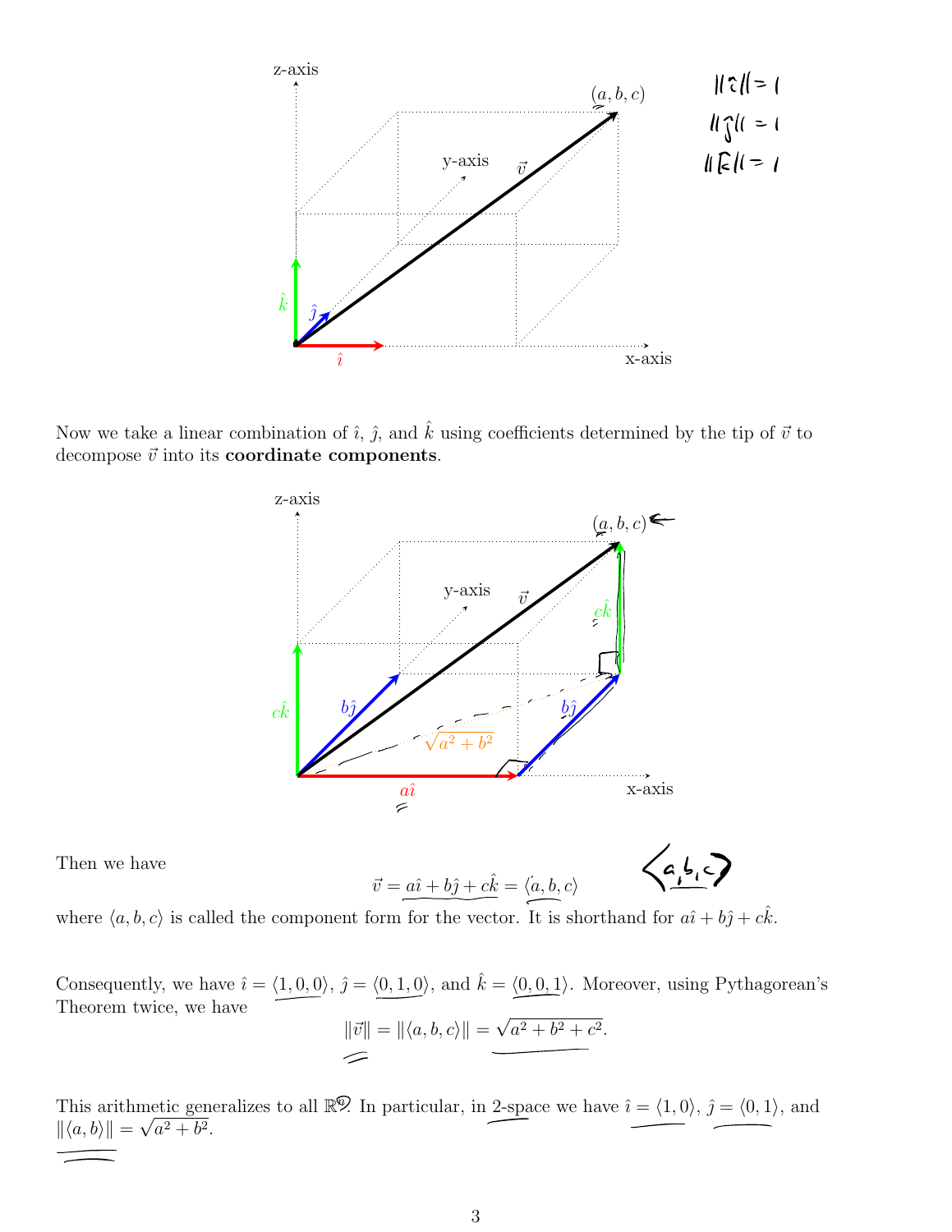$\lambda \langle a, b, c \rangle = \lambda \underbrace{(a\hat{i} + b\hat{j} + c\hat{k})}_{\text{any constant.}} = \lambda a\hat{i} + \lambda b\hat{j} + \lambda c\hat{k} = \langle \lambda a, \lambda b, \lambda c \rangle.$  Use this to prove that  $||\lambda \vec{v}|| = |\lambda| ||\vec{v}||$  if  $\lambda$  is any constant.

$$
|| \chi \vec{v} || = || \chi (a, b, c) || = || \chi (a, \lambda b, \lambda c) ||
$$
  
= 
$$
\sqrt{( \lambda a)^2 + (\lambda b)^2 + (\lambda c)^2}
$$
  
= 
$$
\sqrt{ \lambda^2 ( a^2 + b^2 + c^2)}
$$
  
= 
$$
|\lambda| \sqrt{ a^2 + b^2 + c^2}
$$
  
= 
$$
|\lambda| ||\vec{v}|| \quad \text{if} \quad \vec{v} = \langle a, b, c \rangle
$$

Quickly simplify  $\Vert \langle -25, -50, -50 \rangle \Vert$ .

$$
= |-25| \|C_1 z_1 z_2\|
$$
  
= 25  $\sqrt{12^2 + 2^2} = \sqrt{15}$ 

Simplify 
$$
\frac{5(\hat{i} - 2\hat{j} + 2\hat{k})\sqrt{-2}(3, 4, -1)}{-\sqrt{-2}(5, -1)^2} = \sqrt{-1, -18, 125}
$$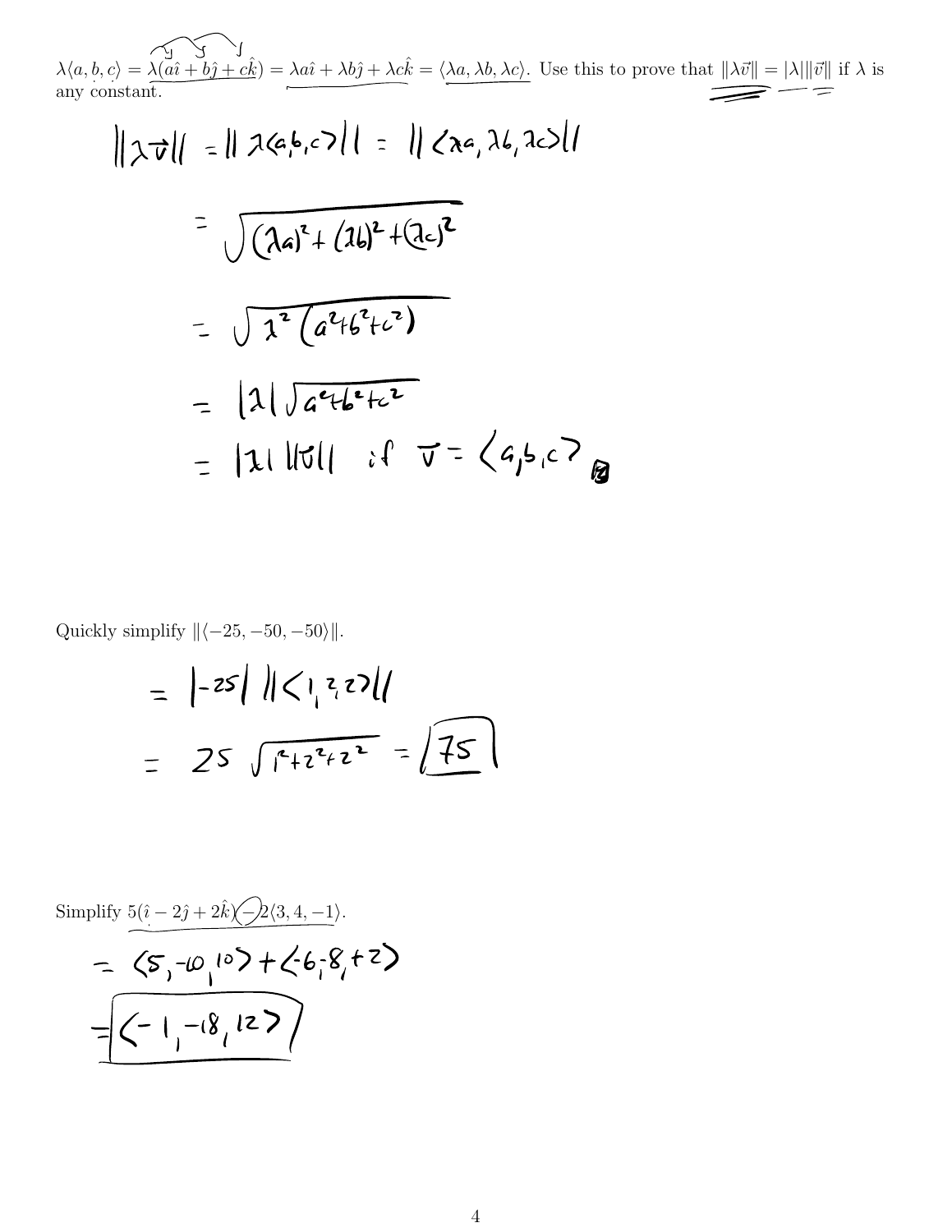Draw  $\vec{a} - \vec{b}$  on the picture below.



Find a function  $\langle \vec{\alpha}(t) \rangle$  with outputs equal to vectors with tips on the line that contains the two points  $P = (1, 2, 3)$  and  $\tilde{Q} = (4, 8, 10)$ . This function is called a **parameterization** for the line, or, if *t* represents time, it is also called a **position function** for the line. Define  $\overrightarrow{PQ}$  to equal the vector with tail at *P* and tip at *Q*.